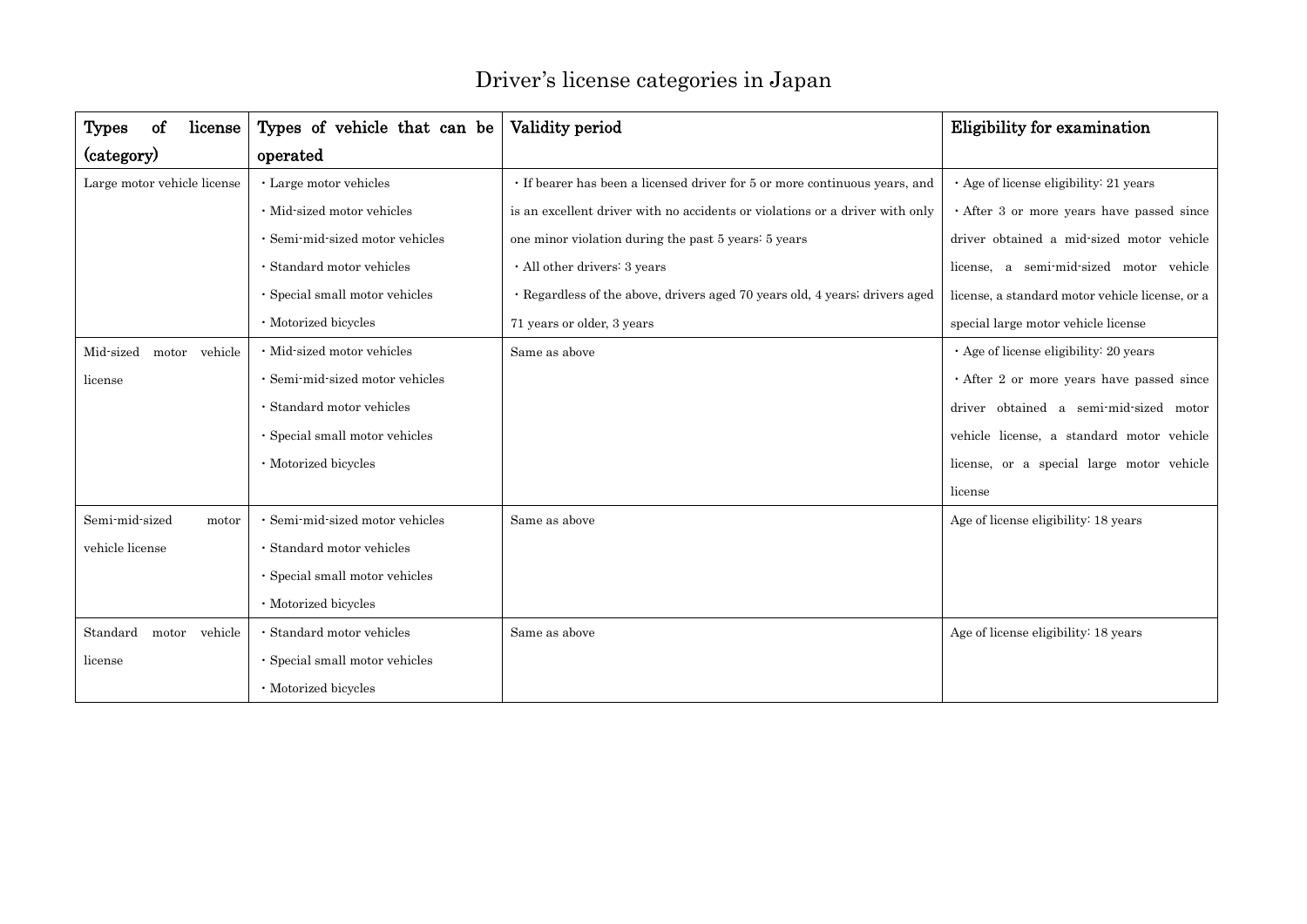| Special large motor vehicle | · Special large motor vehicles       | Same as above | Age of license eligibility: 18 years |
|-----------------------------|--------------------------------------|---------------|--------------------------------------|
| license                     | $\cdot$ Special small motor vehicles |               |                                      |
|                             | · Motorized bicycles                 |               |                                      |
|                             |                                      |               |                                      |
| Large motorcycle license    | $\cdot$ Large motorcycles            | Same as above | Age of license eligibility: 18 years |
|                             | $\cdot$ Standard motorcycles         |               |                                      |
|                             | $\cdot$ Special small motor vehicles |               |                                      |
|                             | · Motorized bicycles                 |               |                                      |
|                             |                                      |               |                                      |
| Standard<br>motorcycle      | $\cdot$ Standard motorcycles         | Same as above | Age of license eligibility: 16 years |
| license                     | $\cdot$ Special small motor vehicles |               |                                      |
|                             | $\cdot$ Motorized bicycles           |               |                                      |
| Special small motor vehicle | $\cdot$ Special small motor vehicles | Same as above | Age of license eligibility: 16 years |
| license                     |                                      |               |                                      |
|                             |                                      |               |                                      |
| Motorized bicycle license   | $\cdot$ Motorized bicycles           | Same as above | Age of license eligibility: 16 years |
| Towing license              | See note                             | Same as above | Age of license eligibility: 18 years |

Note: A person possessing a towing license may tow a heavy towed vehicle (a vehicle whose total weight exceeds 750 kg) with a vehicle that can be operated using a large motor vehicle, a mid-sized motor vehicle, a semi-mid-sized motor vehicle, a standard motor vehicle, a special large motor vehicle, a class 2 large motor vehicle, a class 2 mid-sized motor vehicle, a class 2 standard motor vehicle, or a class 2 special large motor vehicle license.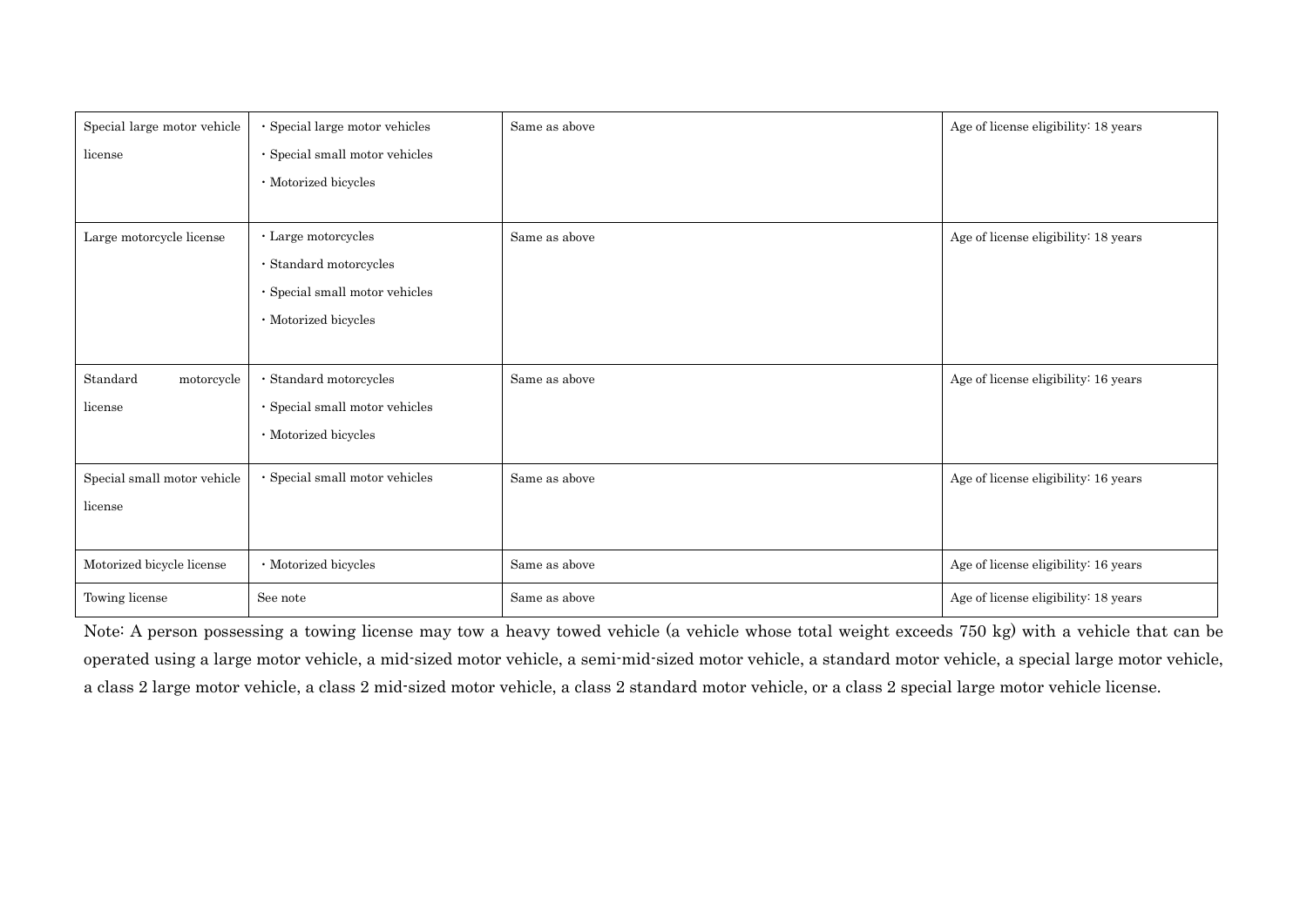| Vehicle type        | Body size, etc.                                                                                         |  |  |
|---------------------|---------------------------------------------------------------------------------------------------------|--|--|
| Large motor         | A vehicle other than a special large motor vehicle, a large motorcycle, a                               |  |  |
| vehicle             | standard motorcycle, or a special small motor vehicle that has a total                                  |  |  |
|                     | vehicle weight of $11,000$ kg or more, a maximum loading capacity of $6,500$                            |  |  |
|                     | kg or more, or a passenger capacity of 30 people or more.                                               |  |  |
| Mid-sized motor     | A vehicle other than a large motor vehicle, a special large motor vehicle, a                            |  |  |
| vehicle             | large motorcycle, a standard motorcycle, or a special small motor vehicle                               |  |  |
|                     | that has a total vehicle weight of 7,500 kg or more but less than $11,000$ kg,                          |  |  |
|                     | a maximum loading capacity of 4,500 kg or more but less than 6,500 kg, or                               |  |  |
|                     | a passenger capacity of 11 people or more but less than 30 people.                                      |  |  |
| Semi-mid-sized      | A vehicle other than a large motor vehicle, a mid-sized motor vehicle, a                                |  |  |
| motor vehicle       | special large motor vehicle, a large motorcycle, a standard motorcycle, or a                            |  |  |
|                     | special small motor vehicle that has a total vehicle weight of 3,500 kg or                              |  |  |
|                     | more but less than 7,500 kg or a maximum loading capacity of 2,000 kg or                                |  |  |
|                     | more but less than 4,500 kg.                                                                            |  |  |
| Standard motor      | A vehicle whose body size, etc., does not correspond to the body size, etc.,                            |  |  |
| vehicle             | established for a large motor vehicle, a mid-sized motor vehicle, a semi-                               |  |  |
|                     | mid-sized motor vehicle, a special large motor vehicle, a large motorcycle,                             |  |  |
|                     | a standard motorcycle, or a special small motor vehicle.                                                |  |  |
| Special large motor | A vehicle other than a special small motor vehicle that is a vehicle with                               |  |  |
| vehicle             | continuous tracks (excluding vehicles designated by the Prime Minister), a                              |  |  |
|                     | road roller, a tire roller, a road stabilizer, a rubber tire dozer, a grader, a                         |  |  |
|                     | scraper, a shovel loader, a dump truck, a motor sweeper, a forklift, a truck                            |  |  |
|                     | crane, a straddle carrier, an asphalt finisher, a motorized demolition                                  |  |  |
|                     |                                                                                                         |  |  |
|                     | hammer, a motorized demolition breaker, a fork loader, a vehicle for                                    |  |  |
|                     | agricultural work, a rotary snowplow, a turret-type platform truck, a                                   |  |  |
|                     | vehicle with a body that can bend during operation, or a vehicle having a                               |  |  |
|                     | special structure designated by the Prime Minister (hereinafter "special                                |  |  |
|                     | motor vehicle").                                                                                        |  |  |
| Large motorcycle    | A two-wheeled vehicle (including a vehicle with a sidecar) with an                                      |  |  |
|                     | internal combustion engine having a total engine displacement of more                                   |  |  |
|                     | than 0.400 liters that is not a special large motor vehicle or a special small                          |  |  |
|                     | motor vehicle.                                                                                          |  |  |
| Standard            | A two-wheeled vehicle (including a vehicle with a sidecar) that is not a                                |  |  |
| motorcycle          | special large motor vehicle, a large motorcycle, or a special small motor                               |  |  |
|                     | vehicle.                                                                                                |  |  |
|                     | Special small motor $\vert A$ special motor vehicle whose body size fits the description in the columns |  |  |
| vehicle             | below and which has a structure that cannot exceed 15 kilometers per                                    |  |  |
|                     | hour.                                                                                                   |  |  |

## Vehicle types in Japan